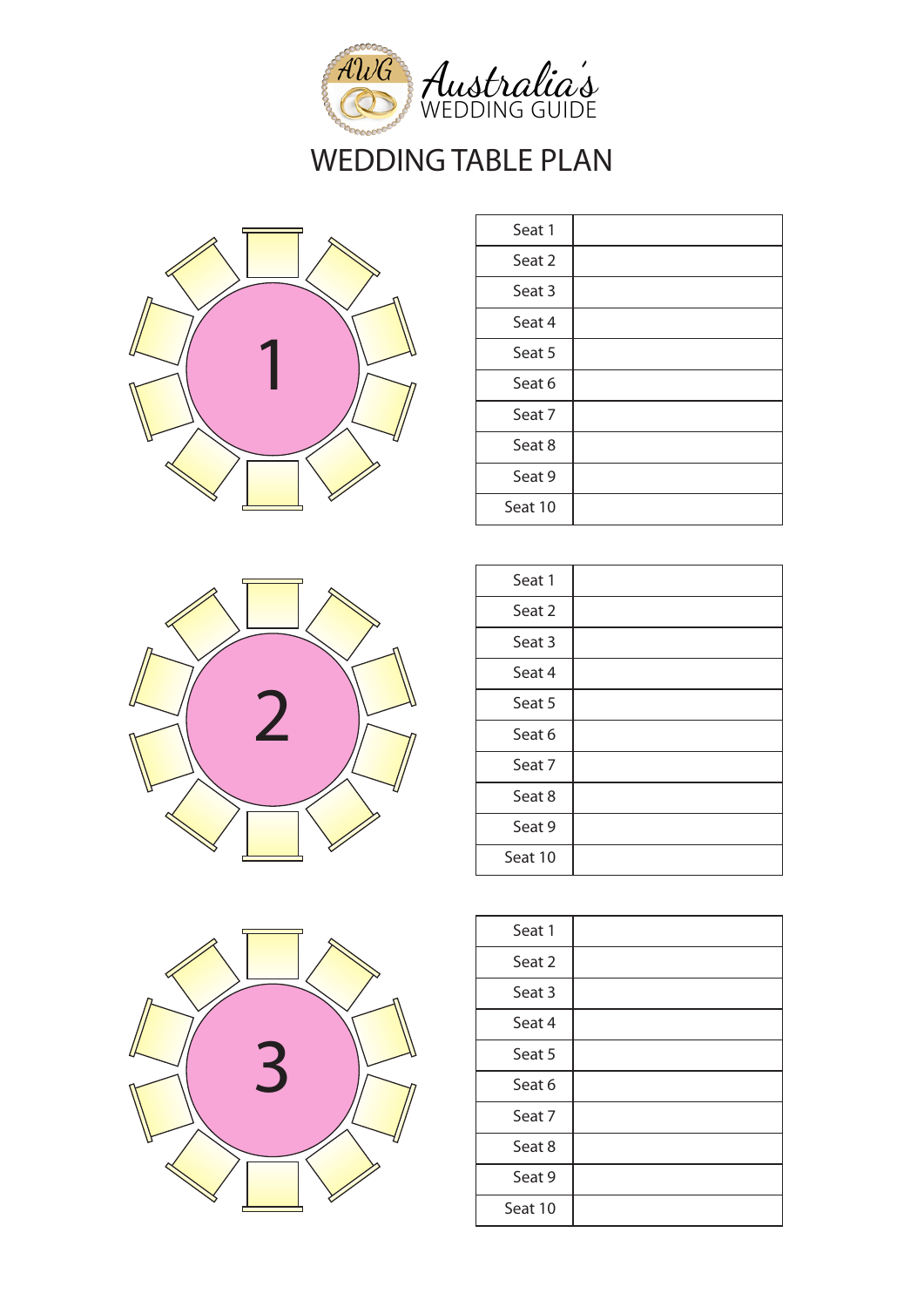



| Seat 1  |  |
|---------|--|
| Seat 2  |  |
| Seat 3  |  |
| Seat 4  |  |
| Seat 5  |  |
| Seat 6  |  |
| Seat 7  |  |
| Seat 8  |  |
| Seat 9  |  |
| Seat 10 |  |





| Seat 1  |  |
|---------|--|
| Seat 2  |  |
| Seat 3  |  |
| Seat 4  |  |
| Seat 5  |  |
| Seat 6  |  |
| Seat 7  |  |
| Seat 8  |  |
| Seat 9  |  |
| Seat 10 |  |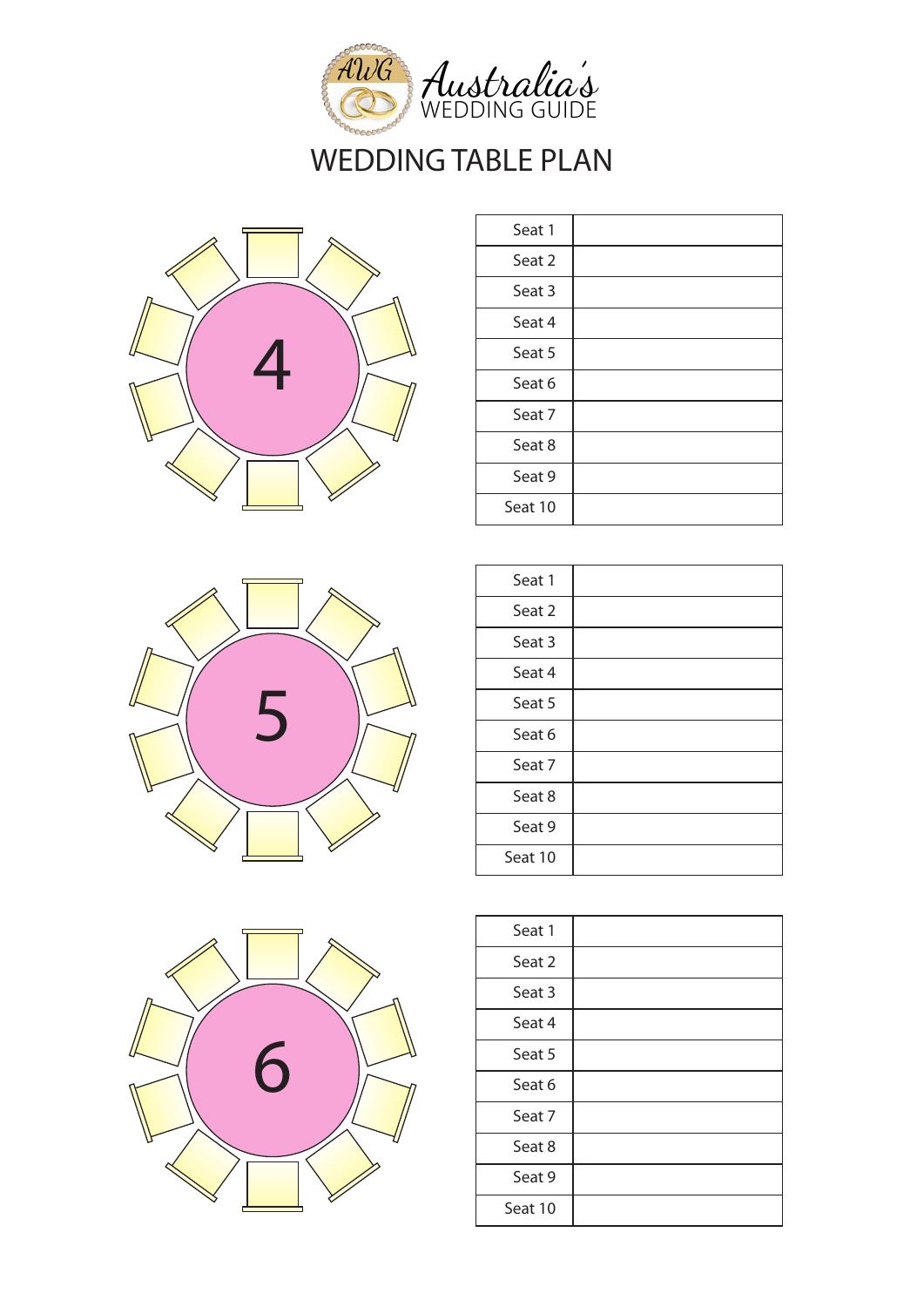



| Seat 1  |  |
|---------|--|
| Seat 2  |  |
| Seat 3  |  |
| Seat 4  |  |
| Seat 5  |  |
| Seat 6  |  |
| Seat 7  |  |
| Seat 8  |  |
| Seat 9  |  |
| Seat 10 |  |



| Seat 1  |  |
|---------|--|
| Seat 2  |  |
| Seat 3  |  |
| Seat 4  |  |
| Seat 5  |  |
| Seat 6  |  |
| Seat 7  |  |
| Seat 8  |  |
| Seat 9  |  |
| Seat 10 |  |



| Seat 1  |  |
|---------|--|
| Seat 2  |  |
| Seat 3  |  |
| Seat 4  |  |
| Seat 5  |  |
| Seat 6  |  |
| Seat 7  |  |
| Seat 8  |  |
| Seat 9  |  |
| Seat 10 |  |